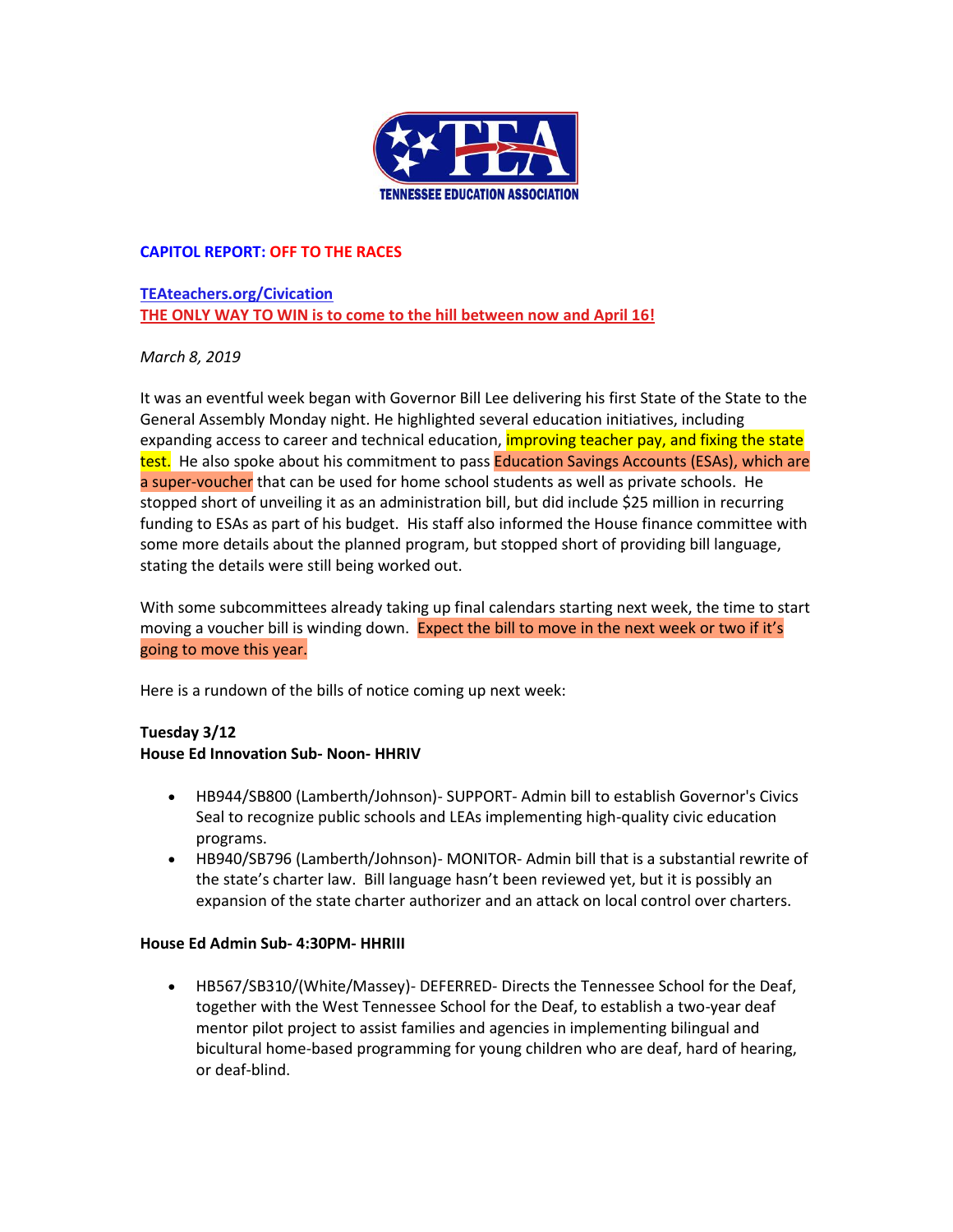# **Wednesday 3/13 Full House Ed- 9AM- HHRI**

- HB949/SB805 (Lamberth/Johnson)- SUPPORT- Administration's GIVE (Governor's Investment in Vocational Education) Act. Bill seeks to expand access to CTE courses.
- HB946/SB802 (Lamberth/Johnson)- SUPPORT- Requires LEAs to report to TDOE how funds were spent each year there is an increase in state funding for instructional salaries and wages; requires info to be included in annual BEP report prepared by BEP review committee
- HB947/SB803 (Lamberth/Johnson)- SUPPORT- Requires TN school safety center to establish school safety grants, directs grants to be allocated first to schools without fulltime SROs and to develop other criteria.
- HB1158/SB1238 (Ogles/Gresham)- SUPPORT- Governor's school safety grant program. Provides \$40m in grants, prioritizing districts without an SRO in every school.
- HB215/SB259 (Clemmons/Kyle)- Place a bleeding control kit in every school and requires LEAs to develop training on their use for all school employees.
- HB177/SB295 (Love/Akbari)- SUPPORT- Prevents local governments from spending interest accrued in fund balances designated for public schools.
- HB241/SB166 (Dunn/Gresham)- MONITOR- Makes changes to the course access program, specifies that students may only enroll in two courses per year, requires LEAs to pay tuition and fees for those courses.
- HB934/SB790 (Lamberth/Johnson)- DEFERRED- Admin bill that rewrites large sections of the state special ed law. Admin officials state the bill is largely a clean up to align to current IDEA.

# **Senate Ed- 2:30PM- SHRI**

- SB796/HB940 (Johnson/Lamberth)- MONITOR- See above description.
- SB802/HB946 (Johnson/Lamberth)- SUPPORT- Requires LEAs to report to TDOE how funds were spent each year there is an increase in state funding for instructional salaries and wages; requires info to be included in annual BEP report prepared by BEP review committee
- SB764/HB1425 (Yarbro/Rudder)- SUPPORT- Increases from one to two the number of additional dual enrollment courses a student may take under a dual enrollment grant under certain circumstances; allows an eligible student to receive a dual enrollment grant for no more than 10 courses
- SB953/HB1261 (Yarbro/Dixie)- SUPPORT- Asks department to reimburse parents of economically disadvantaged students for the cost of taking on AP exam.
- SB64/HB402 (Robinson/Staples)- SUPPORT- Requires annual ACEs training for school employees.
- SB213/HB240 (Haile/Moody)- MONITOR- Caption bill. Could be voucher related.
- SB803/HB947 (Johnson/Lamberth)- SUPPORT- Requires school safety center to develop grant guidelines for recipients, prioritizing schools without full-time SROs.
- SB442/HB91 (Bell/Hicks)- SUPPORT- Authorizes LEAs to use an alternative growth indicator approved by the SBE instead of than the pre-k/kinder portfolio
- SB442/HB315 (Bell/Hicks)- SUPPORT- Requires test scores used in determining student final grades to be delivered by the state at least five days before the end of school.
- SB295/HB177 (Akbari/Love)- SUPPORT- See above description